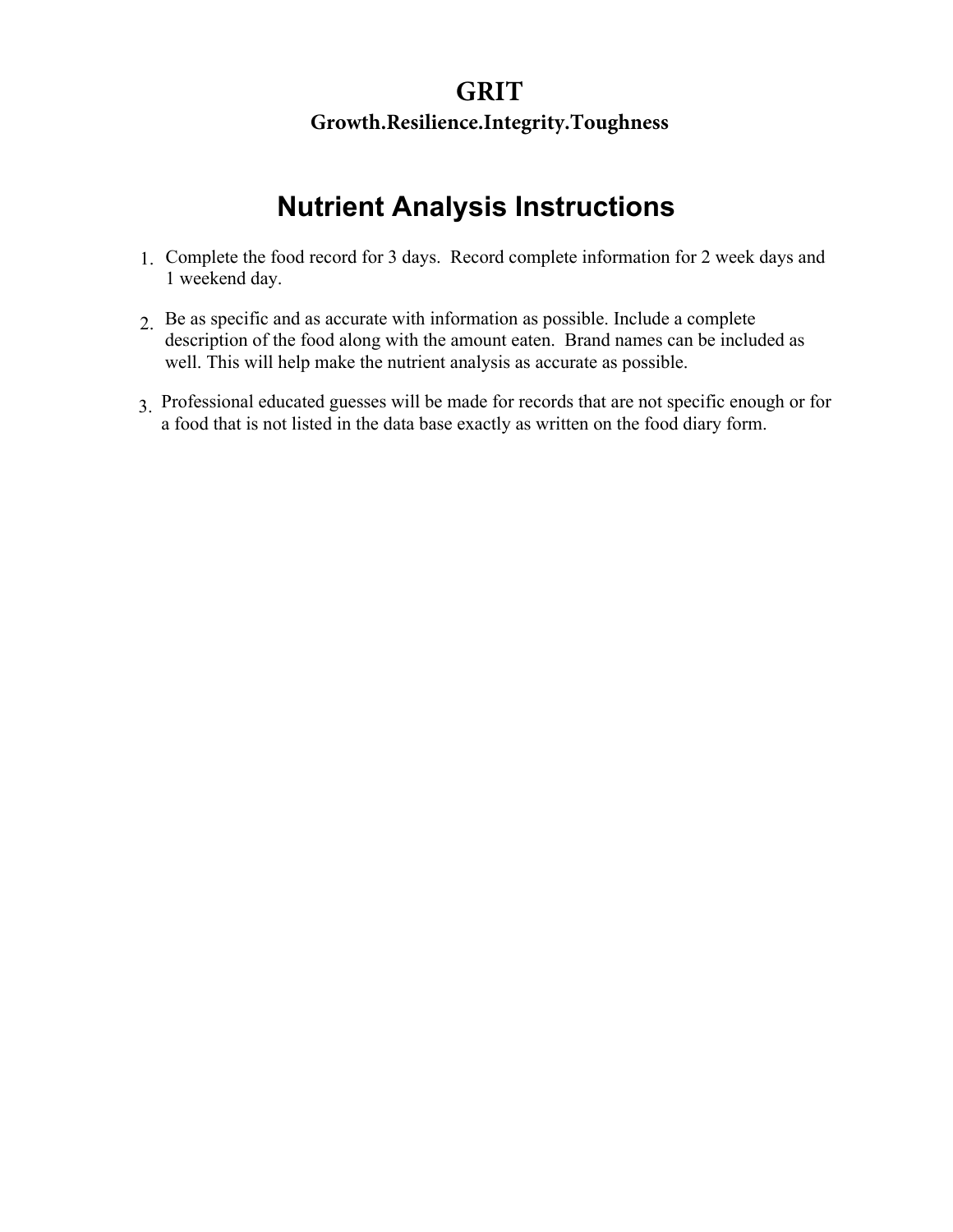| Food Diary (3 days) |  |
|---------------------|--|
|                     |  |

| <b>Name</b> |                                                                               | Date                                |                                |
|-------------|-------------------------------------------------------------------------------|-------------------------------------|--------------------------------|
|             | Birth Date: Age Height: ft. in. Gender: Male Female                           |                                     |                                |
|             | <b>Pregnant:</b> Y or N Nursing: Y or N                                       |                                     | Body Frame: Small Medium Large |
|             | Daily Activity Level (circle one): Sedentary Lightly Active Moderately Active |                                     |                                |
|             |                                                                               | <b>Very Active Extremely Active</b> |                                |

**Weight\_\_\_\_ Goal Weight\_\_\_\_\_\_**

**\*Include serving Size, description of food and brand name**

| <b>Type of Food</b>                              | <b>Breakfast</b> | Lunch | <b>Dinner</b> | <b>Snacks</b> |
|--------------------------------------------------|------------------|-------|---------------|---------------|
| Fats & Oils<br>(ex: butter)                      |                  |       |               |               |
| Milk, Cheese<br>& Dairy                          |                  |       |               |               |
| Meat & Protein<br>(beans, legumes,<br>nuts, soy) |                  |       |               |               |
| Vegetables &<br>Fruits                           |                  |       |               |               |
| Grains (Bread,<br>Cereals, Rice,<br>Pasta)       |                  |       |               |               |
| Other                                            |                  |       |               |               |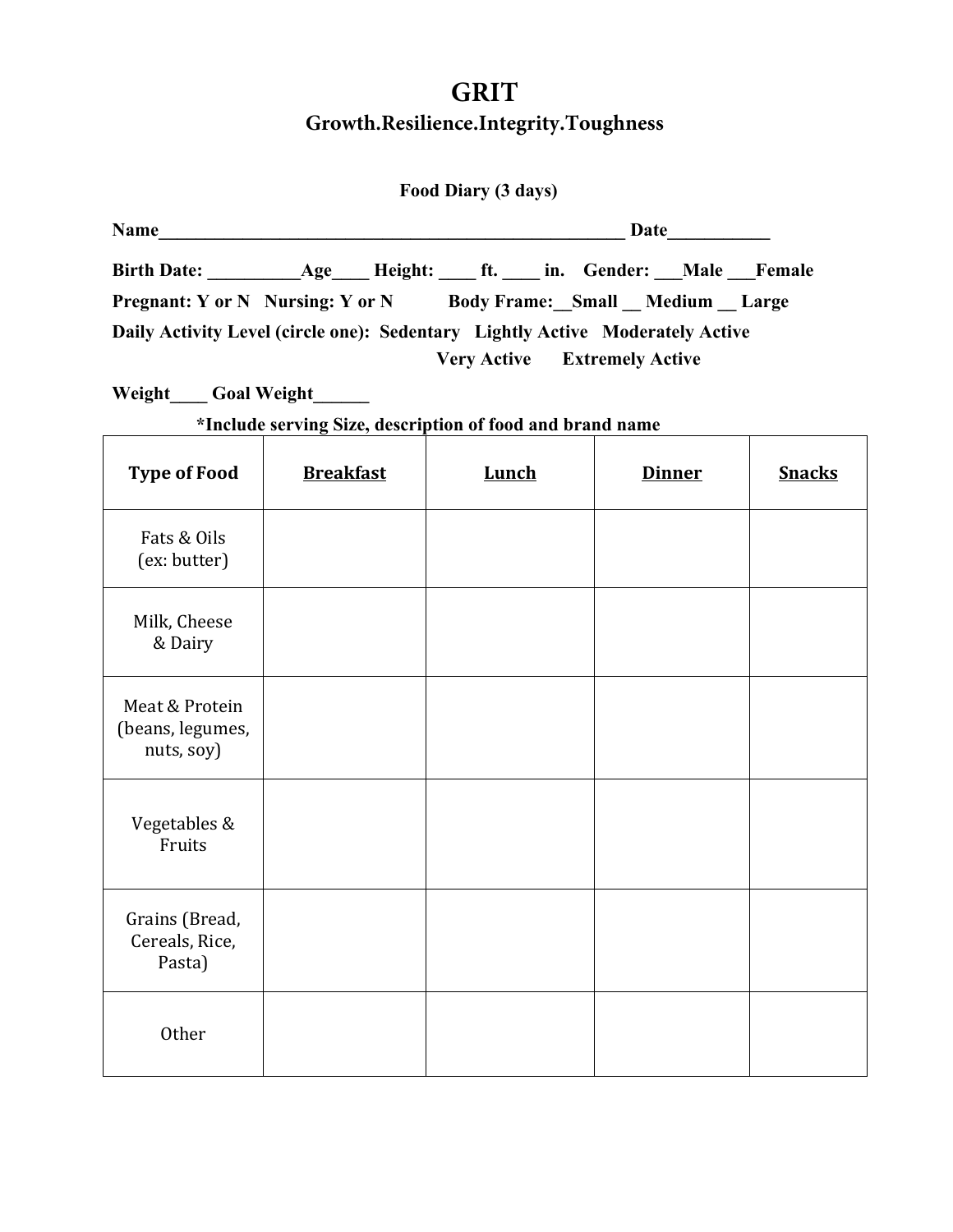**Food Diary (3 days)** 

**Name\_\_\_\_\_\_\_\_\_\_\_\_\_\_\_\_\_\_\_\_\_\_\_\_\_\_\_\_\_\_\_\_\_\_\_\_\_\_\_\_\_\_\_\_\_\_\_\_\_\_ Date\_\_\_\_\_\_\_\_\_\_\_**

#### **Include serving Size, description of food and brand name**

| $\star$                                          |                  |              |               |               |
|--------------------------------------------------|------------------|--------------|---------------|---------------|
| <b>Type of Food</b>                              | <b>Breakfast</b> | <b>Lunch</b> | <b>Dinner</b> | <b>Snacks</b> |
| Fats & Oils<br>(ex: butter)                      |                  |              |               |               |
| Milk, Cheese<br>& Dairy                          |                  |              |               |               |
| Meat & Protein<br>(beans, legumes,<br>nuts, soy) |                  |              |               |               |
| Vegetables &<br>Fruits                           |                  |              |               |               |
| Grains (Bread,<br>Cereals, Rice,<br>Pasta)       |                  |              |               |               |
| Other                                            |                  |              |               |               |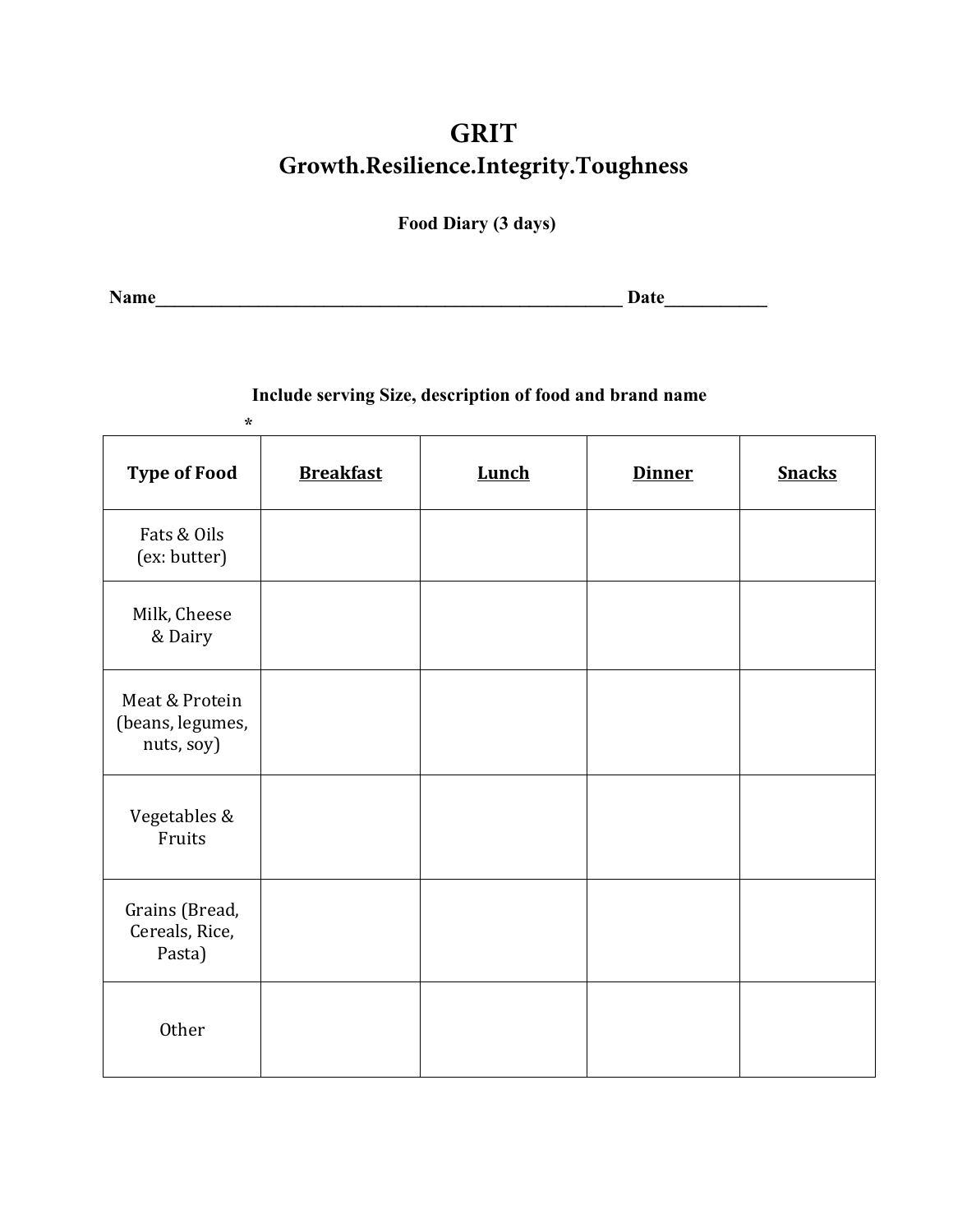**Food Diary (3 days)** 

**Name\_\_\_\_\_\_\_\_\_\_\_\_\_\_\_\_\_\_\_\_\_\_\_\_\_\_\_\_\_\_\_\_\_\_\_\_\_\_\_\_\_\_\_\_\_\_\_\_\_\_ Date\_\_\_\_\_\_\_\_\_\_\_** 

#### **Include serving Size, description of food and brand name**

| <b>Type of Food</b>                              | <b>Breakfast</b> | <b>Lunch</b> | <b>Dinner</b> | <b>Snacks</b> |
|--------------------------------------------------|------------------|--------------|---------------|---------------|
| Fats & Oils<br>(ex: butter)                      |                  |              |               |               |
| Milk, Cheese<br>& Dairy                          |                  |              |               |               |
| Meat & Protein<br>(beans, legumes,<br>nuts, soy) |                  |              |               |               |
| Vegetables &<br>Fruits                           |                  |              |               |               |
| Grains (Bread,<br>Cereals, Rice,<br>Pasta)       |                  |              |               |               |
| Other                                            |                  |              |               |               |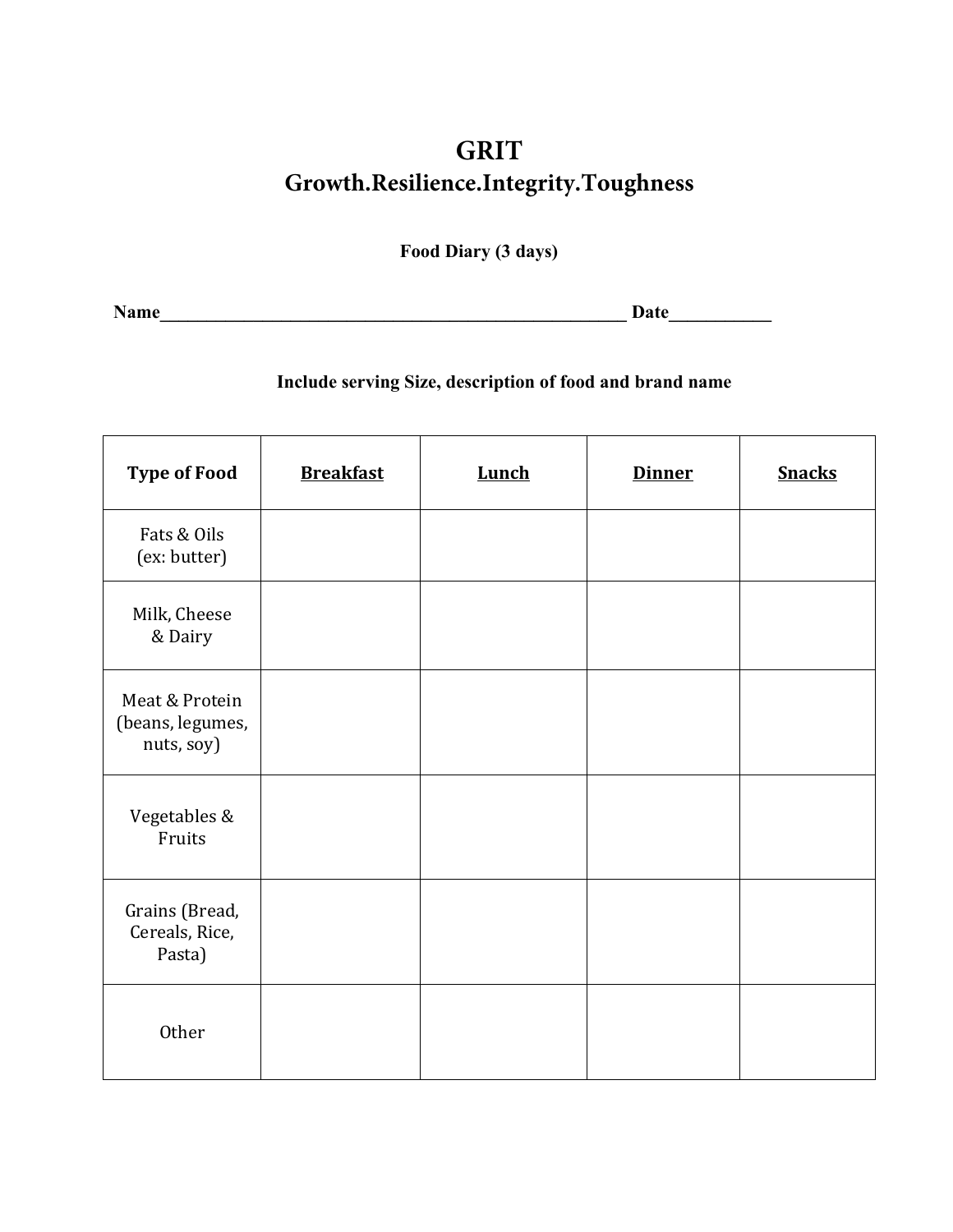| Good Example         |                      |
|----------------------|----------------------|
| <b>Types of Food</b> | <b>Breakfast</b>     |
| Fat and oils         | 1 tsp. margarine     |
| Milk, cheese         | 8 fl oz. skim milk   |
| and dairy            |                      |
| Meat and             | 1 tsp peanut butter  |
| protein              |                      |
| Vegetables and       | 1 medium banana      |
| fruits               |                      |
| Bread and            | 2 slices whole wheat |
| cereals              | toast                |
|                      | $2/3$ cup Cheerios   |
|                      | cereal               |
|                      | 8 fl oz water        |

| <b>Bad Example</b>   |                  |
|----------------------|------------------|
| <b>Types of Food</b> | <b>Breakfast</b> |
|                      |                  |
| Fat and oils         | <b>Butter</b>    |
| Milk, cheese         | Glass of milk    |
| and dairy            |                  |
| Meat and             | Bacon            |
| protein              |                  |
| Vegetables and       | Banana and       |
| fruits               | apple            |
| Bread and            | Bowl of          |
| cereals              | cheerios         |
| Other                | Water            |
|                      |                  |

| *Sample Portion Sizes                         |
|-----------------------------------------------|
| $\frac{1}{4}$ cup = golf ball                 |
| $1 oz = matchbox$                             |
| $\frac{1}{2}$ cup = tennis ball               |
| $3$ oz portion of cooked meat = deck of cards |
| 1 tablespoon = $3$ teaspoons                  |